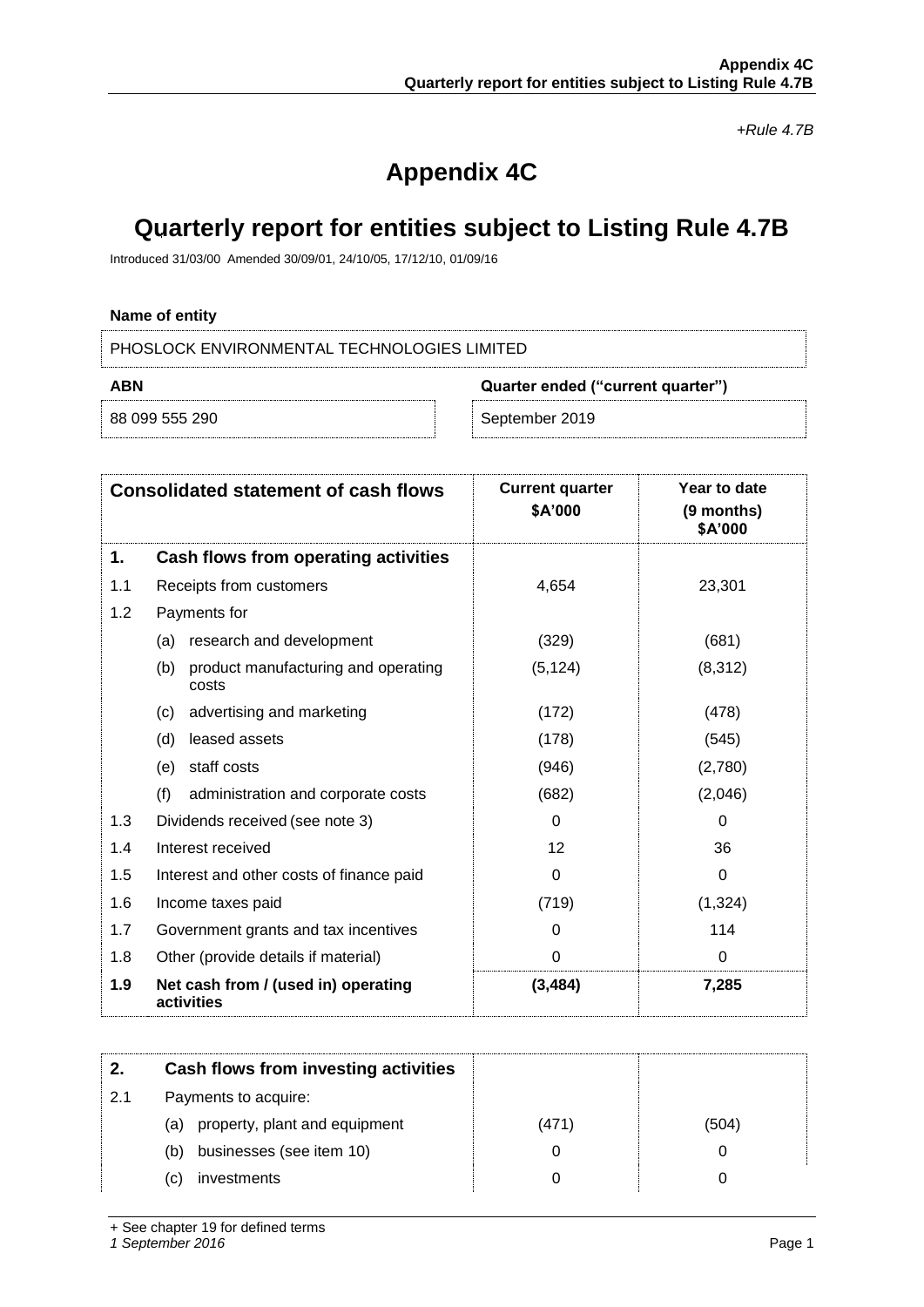|                  | <b>Consolidated statement of cash flows</b>       | <b>Current quarter</b><br><b>\$A'000</b> | Year to date<br>(9 months)<br>\$A'000 |
|------------------|---------------------------------------------------|------------------------------------------|---------------------------------------|
|                  | intellectual property<br>(d)                      | (6)                                      | (38)                                  |
|                  | other non-current assets<br>(e)                   | 0                                        | 0                                     |
| $2.2\phantom{0}$ | Proceeds from disposal of:                        |                                          |                                       |
|                  | property, plant and equipment<br>(a)              | 0                                        | 0                                     |
|                  | businesses (see item 10)<br>(b)                   | O                                        |                                       |
|                  | (c)<br>investments                                | 0                                        | O                                     |
|                  | (d)<br>intellectual property                      | O                                        | O                                     |
|                  | (e)<br>other non-current assets                   | O                                        |                                       |
| 2.3              | Cash flows from loans to other entities           | 0                                        | O                                     |
| 2.4              | Dividends received (see note 3)                   | 0                                        |                                       |
| 2.5              | Other (provide details if material)               | 0                                        | 0                                     |
| 2.6              | Net cash from / (used in) investing<br>activities | (477)                                    | (542)                                 |

| 3.   | Cash flows from financing activities                                           |      |       |
|------|--------------------------------------------------------------------------------|------|-------|
| 3.1  | Proceeds from issues of shares                                                 | 0    | 0     |
| 3.2  | Proceeds from issue of convertible notes                                       | 0    | 0     |
| 3.3  | Proceeds from exercise of share options                                        | 840  | 3,218 |
| 3.4  | Transaction costs related to issues of<br>shares, convertible notes or options | (11) | (27)  |
| 3.5  | Proceeds from borrowings                                                       | 0    | 0     |
| 3.6  | Repayment of borrowings                                                        | O    | 0     |
| 3.7  | Transaction costs related to loans and<br>borrowings                           | 0    | 0     |
| 3.8  | Dividends paid                                                                 | 0    | 0     |
| 3.9  | Other (provide details if material)                                            | 0    | 0     |
| 3.10 | Net cash from / (used in) financing<br>activities                              | 829  | 3,191 |

|     | Net increase / (decrease) in cash and<br>cash equivalents for the period |          |       |
|-----|--------------------------------------------------------------------------|----------|-------|
| 4.1 | Cash and cash equivalents at beginning of<br>quarter/year to date        | 17.944   | 4,928 |
| 4.2 | Net cash from / (used in) operating<br>activities (item 1.9 above)       | (3, 484) | 7,285 |
| 4.3 | Net cash from / (used in) investing activities<br>(item 2.6 above)       | (477)    | (542) |
| 4.4 | Net cash from / (used in) financing activities<br>(item 3.10 above)      | 829      | 3,191 |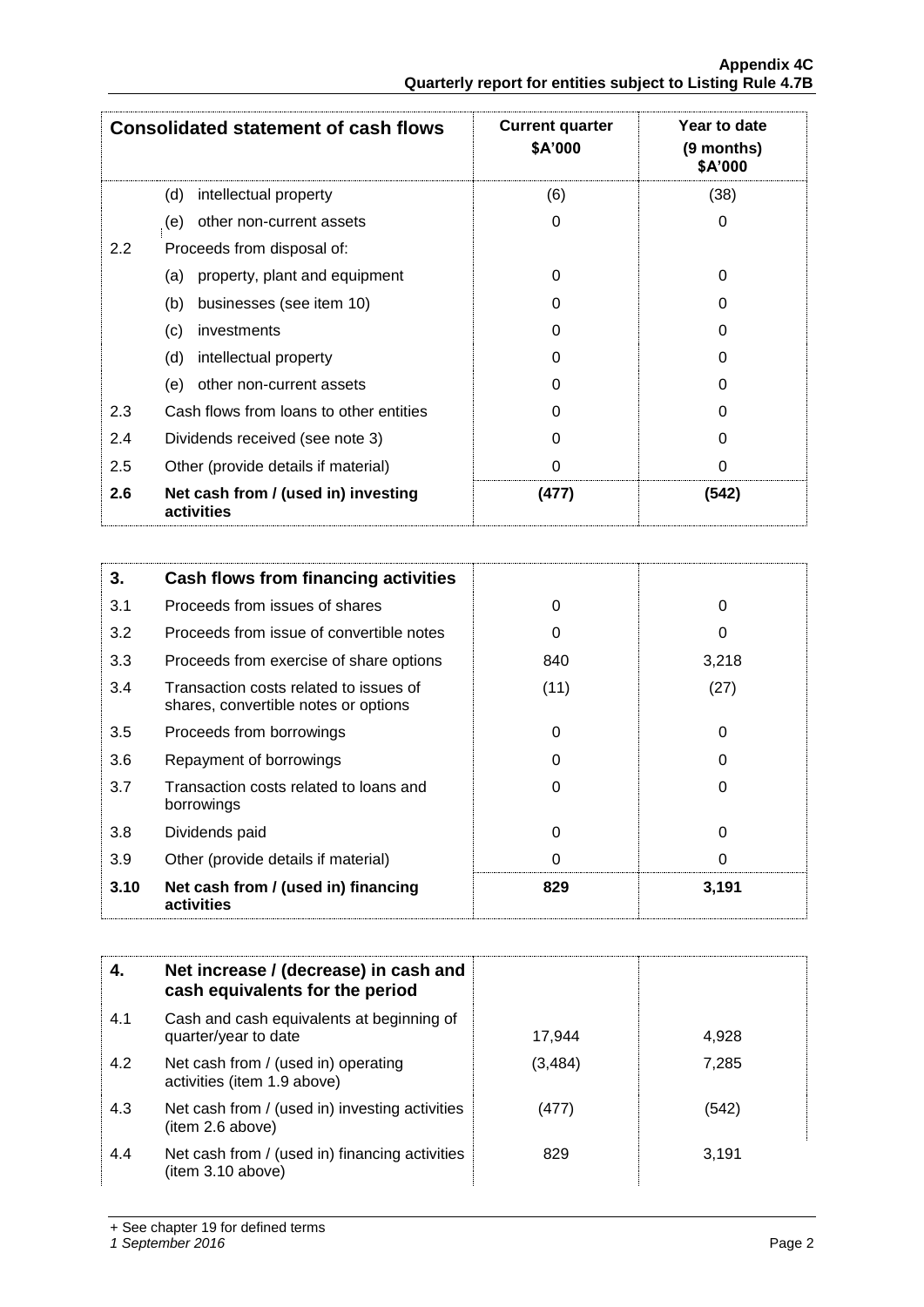|     | <b>Consolidated statement of cash flows</b>          | <b>Current quarter</b><br>\$A'000 | Year to date<br>(9 months)<br>\$A'000 |
|-----|------------------------------------------------------|-----------------------------------|---------------------------------------|
| 4.5 | Effect of movement in exchange rates on<br>cash held | (225)                             | 275)                                  |
| 4.6 | Cash and cash equivalents at end of<br>quarter       | 14.587                            | 14.587                                |

| 5.  | Reconciliation of cash and cash<br>equivalents<br>at the end of the quarter (as shown in the<br>consolidated statement of cash flows) to the<br>related items in the accounts | <b>Current quarter</b><br>\$A'000 | <b>Previous quarter</b><br>\$A'000 |
|-----|-------------------------------------------------------------------------------------------------------------------------------------------------------------------------------|-----------------------------------|------------------------------------|
| 5.1 | <b>Bank balances</b>                                                                                                                                                          | 7.560                             | 3.116                              |
| 5.2 | Call deposits                                                                                                                                                                 | 6.969                             | 14.770                             |
| 5.3 | <b>Bank overdrafts</b>                                                                                                                                                        | 0                                 | 0                                  |
| 5.4 | Deposits held as Bonds                                                                                                                                                        | 58                                | 58                                 |
| 5.5 | Cash and cash equivalents at end of<br>quarter (should equal item 4.6 above)                                                                                                  | 14,587                            | 17,944                             |

## **6.** Payments to directors of the entity and their associates

- 6.1 Aggregate amount of payments to these parties included in item 1.2
- 6.2 Aggregate amount of cash flow from loans to these parties included in item 2.3
- 6.3 Include below any explanation necessary to understand the transactions included in items  $6.1$  and  $6.2$

| Salaries, Director Fees, Superannuation, Salary Benefits paid to Directors |  |
|----------------------------------------------------------------------------|--|
|                                                                            |  |
|                                                                            |  |

| 7. | Payments to related entities of the entity and their |
|----|------------------------------------------------------|
|    | associates                                           |

- 7.1 Aggregate amount of payments to these parties
- 7.2 Aggregate amount of cash flow from loans from included in item 1.5
- 7.3 Include below any explanation necessary to und items 7.1 and 7.2

| 7.1 | Aggregate amount of payments to these parties included in item 1.2                                          | 65 |
|-----|-------------------------------------------------------------------------------------------------------------|----|
| 7.2 | Aggregate amount of cash flow from loans from these parties<br>included in item 1.5                         |    |
| 7.3 | Include below any explanation necessary to understand the transactions included in<br>items $7.1$ and $7.2$ |    |
|     | IR Services provided by associate of Related Party; Rent paid to Related Party - 7.1                        |    |

| <b>Current quarter</b><br>\$A'000 |
|-----------------------------------|
| 222                               |
| ∩                                 |

**Current quarter \$A'000**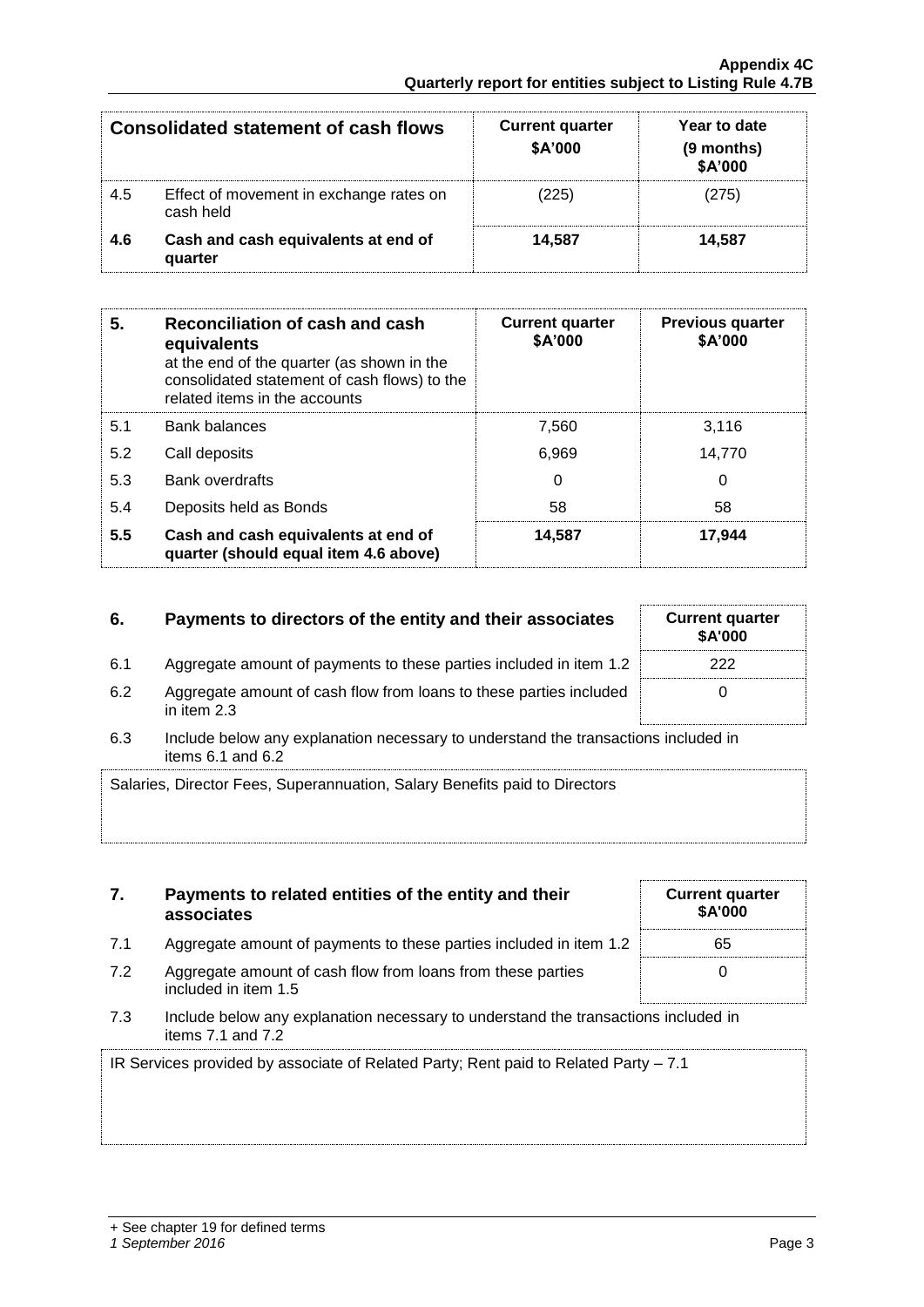| 8.  | <b>Financing facilities available</b><br>Add notes as necessary for an<br>understanding of the position                                                                                                                                                                                      | <b>Total facility amount</b><br>at quarter end<br><b>\$A'000</b> | Amount drawn at<br>quarter end<br>\$A'000 |  |
|-----|----------------------------------------------------------------------------------------------------------------------------------------------------------------------------------------------------------------------------------------------------------------------------------------------|------------------------------------------------------------------|-------------------------------------------|--|
| 8.1 | Loan Facility                                                                                                                                                                                                                                                                                |                                                                  |                                           |  |
| 8.2 | Debtor Loan                                                                                                                                                                                                                                                                                  |                                                                  |                                           |  |
| 8.3 |                                                                                                                                                                                                                                                                                              |                                                                  |                                           |  |
| 8.4 | Include below a description of each facility above, including the lender, interest rate and<br>whether it is secured or unsecured. If any additional facilities have been entered into or are<br>proposed to be entered into after quarter end, include details of those facilities as well. |                                                                  |                                           |  |

| 9.  | <b>Estimated cash outflows for next quarter</b> | <b>\$A'000</b> |
|-----|-------------------------------------------------|----------------|
| 9.1 | Research and development                        | (300)          |
| 9.2 | Product manufacturing and operating costs       | (4,000)        |
| 9.3 | Advertising and marketing                       | (150)          |
| 9.4 | Leased assets                                   | (170)          |
| 9.5 | Staff costs                                     | (1,000)        |
| 9.6 | Administration and corporate costs              | (700)          |
| 9.7 | Interest on Loans                               | 0              |
| 9.8 | <b>Total estimated cash outflows</b>            | (6.320)        |

| 10.  | Acquisitions and disposals of<br>business entities<br>(items $2.1(b)$ and $2.2(b)$ above) | <b>Acquisitions</b> | <b>Disposals</b> |
|------|-------------------------------------------------------------------------------------------|---------------------|------------------|
| 10.1 | Name of entity                                                                            | N/A                 | N/A              |
| 10.2 | Place of incorporation or<br>registration                                                 |                     |                  |
| 10.3 | Consideration for acquisition or<br>disposal                                              |                     |                  |
| 10.4 | Total net assets                                                                          |                     |                  |
| 10.5 | Nature of business                                                                        |                     |                  |